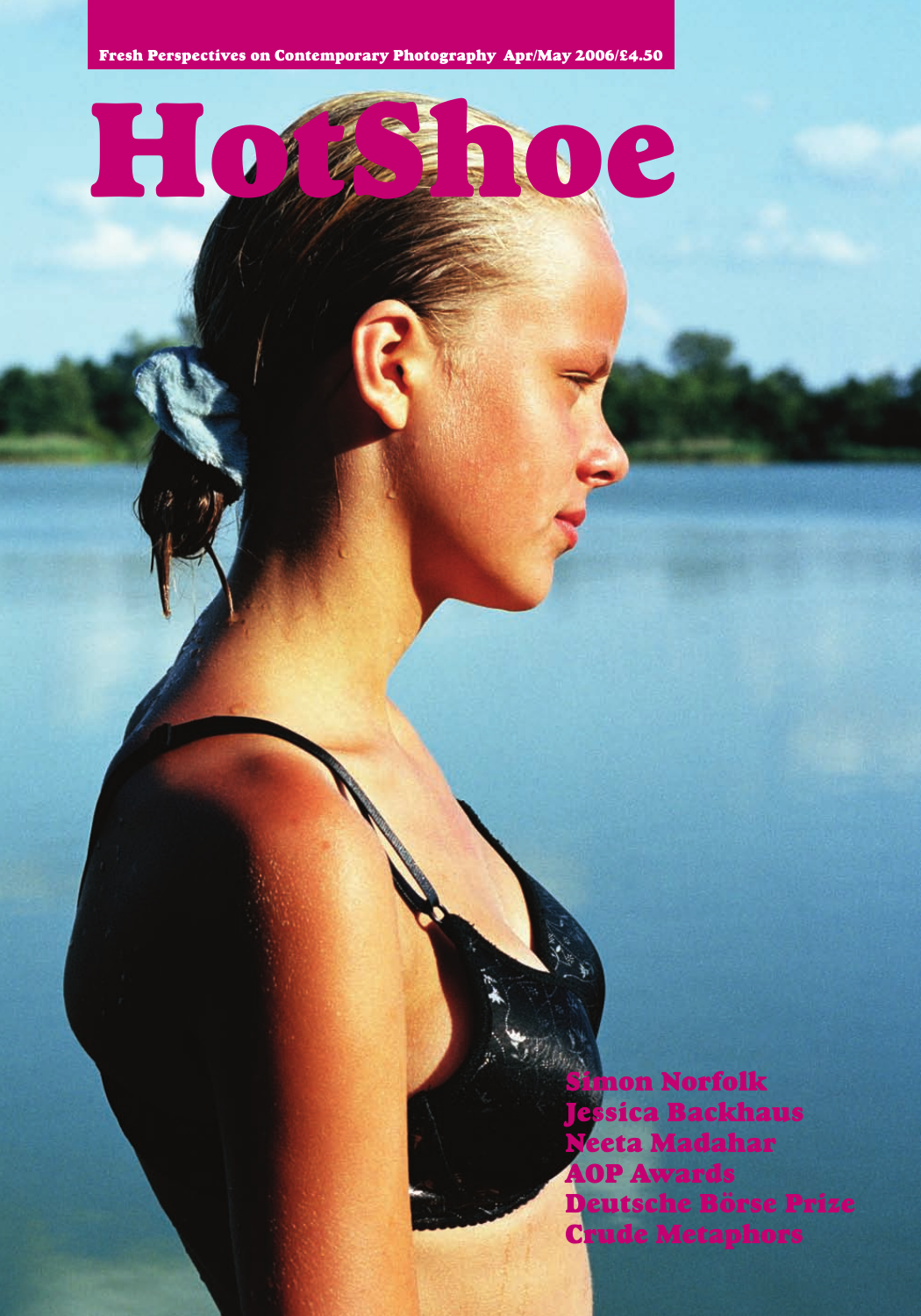## Jesus and the Cherries

## Jessica Backhaus



**The village of Netno in Pomerania is where the Backhaus family purchased an old farmhouse in 1993, a few years after the fall of the Iron Curtain. Though this rural region of Poland still appears quite traditional in Jessica Backhaus's colourful images, there are distinct signs of the slow, but progressive, change that began with the fall of the Berlin Wall in 1989**.

MD **Melissa DeWitt** JB **Jessica Backhaus**

**MD** I was immediately attracted by the title of your book, *Jesus and the Cherries*; can you explain its significance to the work?

JB When I was laying out the book, I knew from the beginning that the title for one particular photograph would be *Jesus and the Cherries*. Then, while I was searching for a title for the book, I came constantly back to that one. In the end I thought that this title actually sums up the whole project. Religion, faith

and food are very present in this region, as well as the rest of the country. The cherries are somehow a symbol for the authenticity, and an untouched world; still raw and unspoiled, a place where time has stood still. I also think it is a very poetic and tender title that goes along with the atmosphere in the photographs…a certain mood of silence.

**MD** I am struck by the sheer beauty, the intense aesthetic quality of these images. What comes first in your mind, form or content?

JB Difficult to answer, because both are kind of mingled in one. When I take pictures, I follow my instinct. It is not a very rational process; it is much more of an emotional one I would say. You just know when something is catching your eye or inspiring you. But I believe that composition is a very valuable element in this process.

MD The mix of still lifes and portraiture is very effective, how did you make it work?



JB For many years now I have played with combining portraits and still lifes. It is a process where I play around with different images and see how they can work together… and create their own world, even though they are individual images. Again it is more the approach of a hunter, following your instinct and feeling. There is not always an explanation. I admit that I really like this part of my work. The "pairing" can stimulate the imagination of the viewer.

MD How do these interiors reflect the social values of this community?

JB The region, Zachodnio Pomorskie, where I was working is very vast, open and beautiful. Many lakes and many small villages. Rural Poland has a story of its own and one gets the feeling that this very traditional way of life has stopped in time. The inhabitants of these communities are mainly farmers. They live a very modest, simple and dignified life where traditions and religion play

a major role. Their living space "is a signal for their participation in the community. Homes are decorated to show visitors: all is right with our world. Our souls are as tidy as our rooms." (Schmidt-Wulffen)

**MD** Does your work also reflect the political situation?

**JB** I can't say that my work is reflecting the political situation, because I am not a photojournalist. I have only tried to capture what inspired me… the people in these villages and their living spaces.

**MD** For me, some of the objects within your framing, namely flowers and animal skulls, give a sense of memento mori, whereas other images portray traces of life, a peeling away, or perhaps a slipping away. Did you document this lifestyle because it will soon not exist?

JB When I started this project at the beginning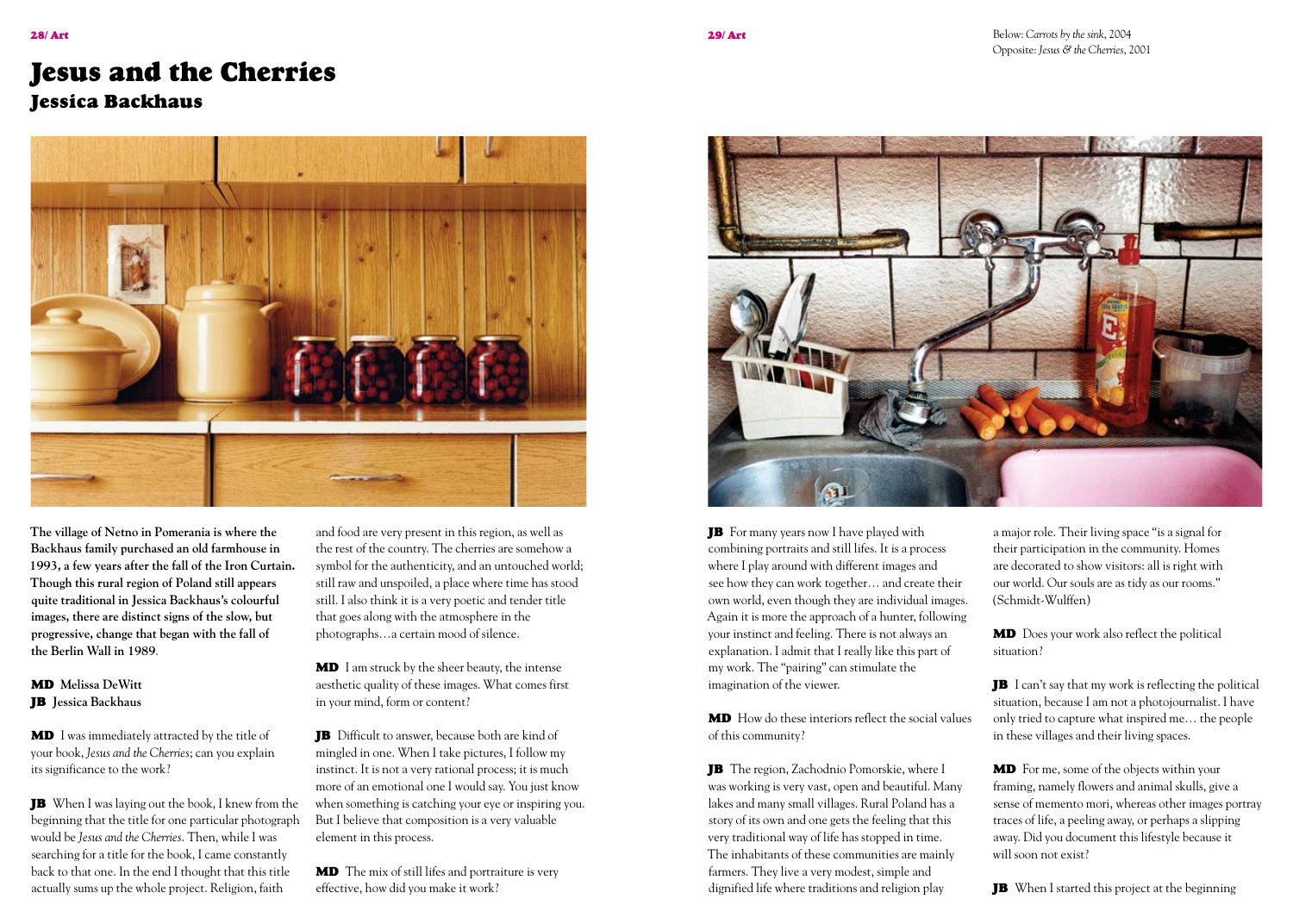

of May 2001, I didn't know where it would take me. I began with the interiors that fascinated me. People might imagine Poland as grey, but if you truly look at it, you can see that Poland is full of colour, and that the Polish people very much integrate colour in their living environment. After a while I realised that I was deeply involved within this community and didn't want to exclude the people. Therefore I decided to include portraits in the project.

With the time spent there, I could see and feel that changes were present and would slowly continue. Certain interiors that I photographed at the beginning are now fully renovated. The older people hang on to the past, but the younger generation want to move forward and change.

Photography for me has roots in the desire to preserve and hold on to something that has happened in the past. The passage of time and time itself are issues that occupy me and play a more and more significant role in my work. It is true that I am fascinated with this experience of vanishing and slipping away.



MD There is also a nostalgic feeling of loneliness and loss and a sense of foreshadowing in these photographs, international influences and consumerism leaking in around the edges exemplified by a lone plastic bottle floating in a lake, a satellite dish, a child in an America sweatshirt, or a bedroom plastered with posters of pop stars and actors. What do you feel is the future for this community?

**JB** I believe with time, in many years, this region will also change and try to adapt to the modernisations. It is actually already changing now little by little. It is in human nature to embrace change even though that very change brings uncertainty. You can sense from the younger generation that there is an underlying desire to escape and explore other parts of the world. Some are 'revolting' against the typical and traditional pattern: Young women have children of their own from an early age, and then are settled in a household routine, raising kids. They would like to be able to study, and work in different careers, but their



financial backgrounds don't always allow that kind of opportunity. The unemployment rate is high.

MD Framing and the vertical format of many of the photos dictate limited vision causing a layering effect in form as well as content — how significant is this to the work and how important is what's hidden outside the frame?

JB I was attracted to extracting certain corners from these interiors, instead of seeing the entire room. This constricted perspective allows more intimacy. Sometimes you don't have to show everything – a detail can be much more revealing and significant to be able to understand the whole story. It also allows the viewer to think, to reflect and to imagine.

MD Your work mixes fiction with reality, present and past, as well as formalism and narrative, causing tension within your images, which succinctly captures the current climate in the East. Were

you trying to describe the pressures and challenges of greater freedom and communication?

JB I don't see myself as a photojournalist. I was just following my fascination with this particular place and started taking pictures of interiors and then later of the residents of these villages. I don't precisely analyse my work and I don't feel comfortable when I have to choose one particular direction. I guess in that way I am always torn between formalism and narrative; I am attracted to contrasts and feel that it is important to be open.

MD These domestic interiors feel very feminine, laden with signs of ritual (e.g. crocheted afghans and pillow covers, flower arrangements, the paraphernalia of cooking and canning and cleaning); how do the men fit in?

JB The interiors are definitely the playground for the women. The men are working as carpenters, in construction, as farmers, or as craftsmen —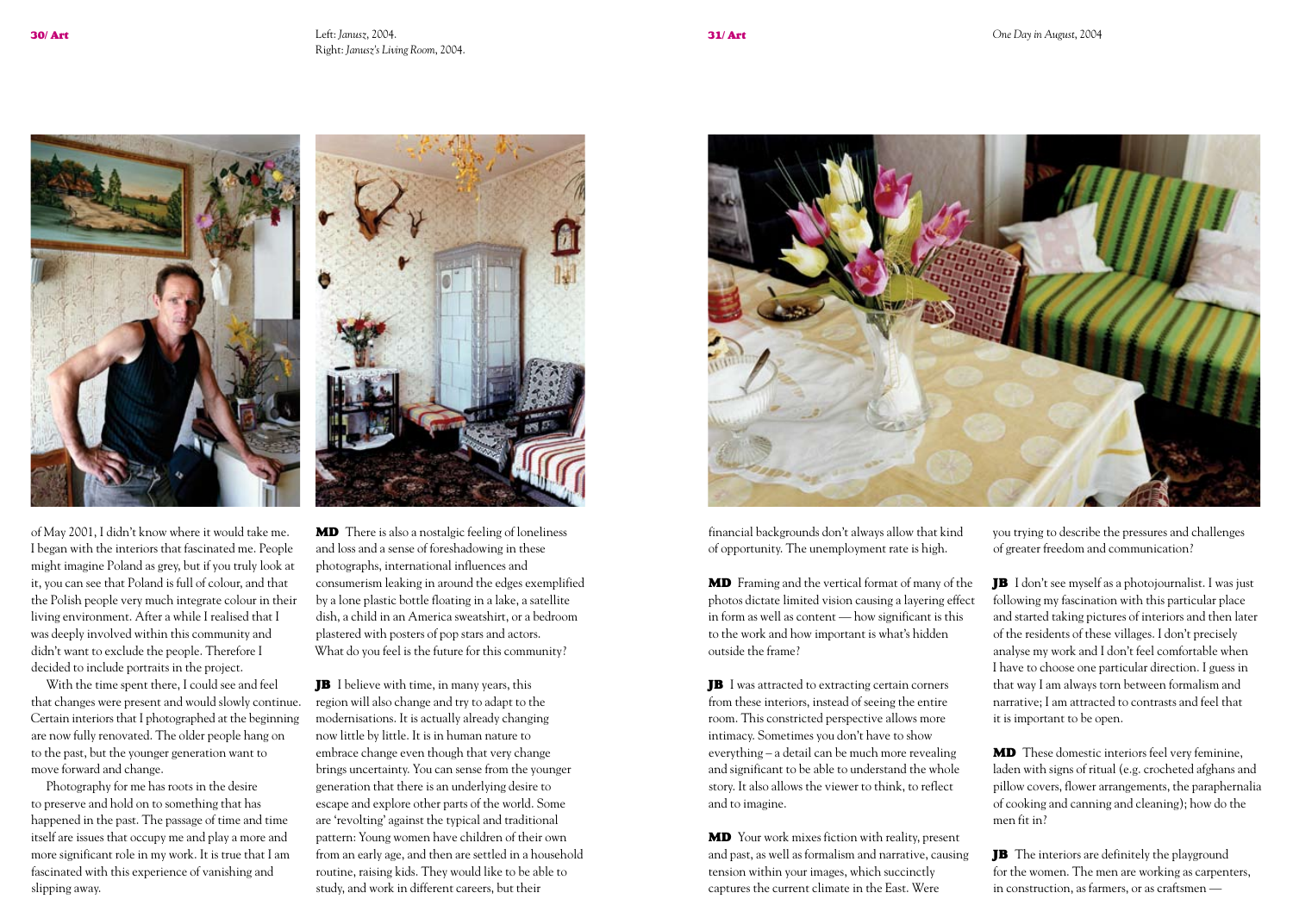

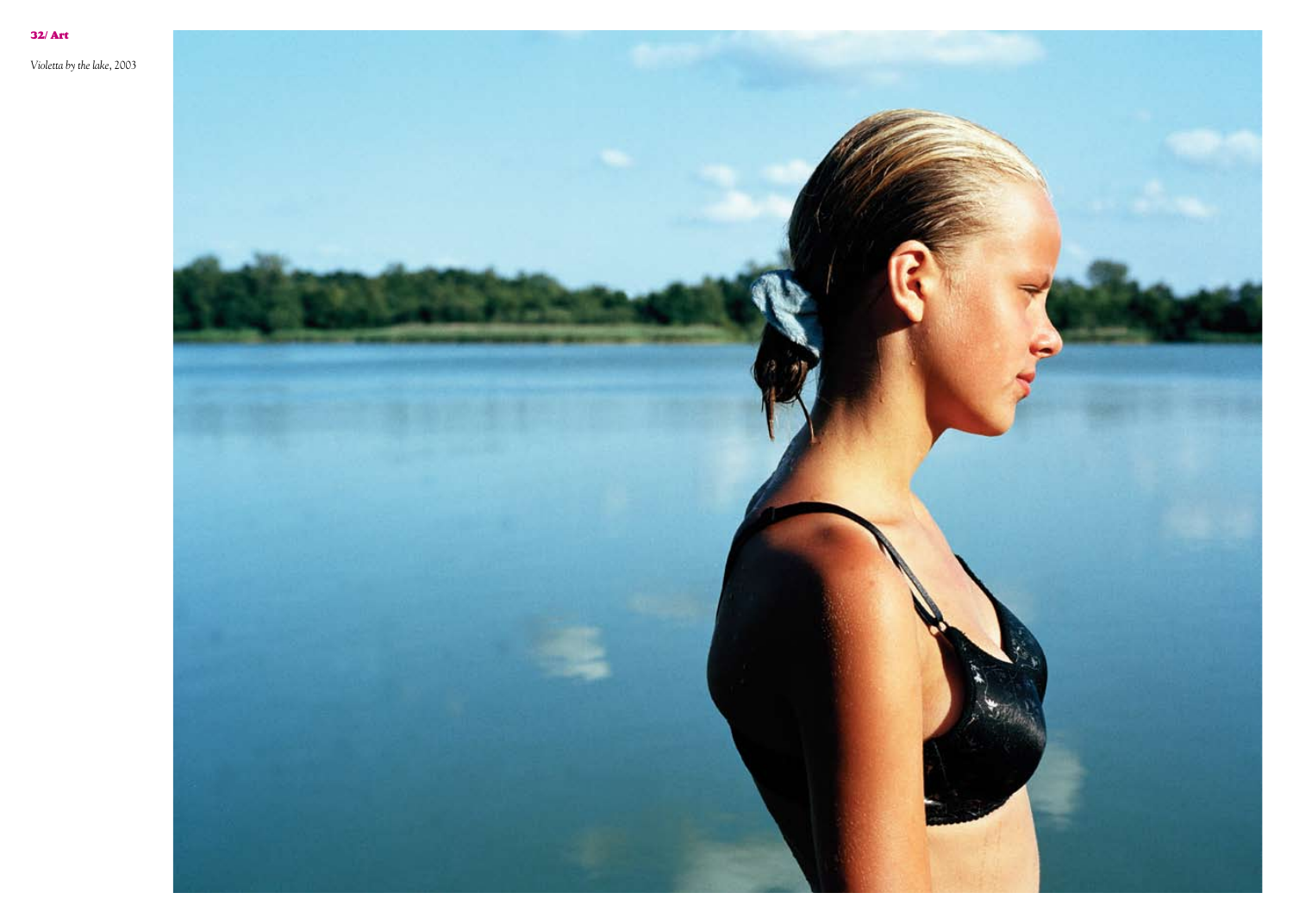

traditional professions. Occasionally the men have to travel to larger towns in order to work and they can be gone for extended periods of time. Women are very active; some work themselves on the field, manage the household, bring up the kids and create at the same time a beautiful environment. They are very much the force in these families, and try to keep the spirit together.

**MD** What is the significance of the refrigerators in some of the interior shots of living rooms?

**JB** Sometimes space is purely the reason, but what you see in most of these interiors that is commonly mistaken for a refrigerator is actually the oldfashioned ceramic wood burning stove that has been heating homes since the 19th century and is still in use today.

MD What makes this work different from documentary?



**IB** While I was working on this long-term project, it was important for me to have freedom within my work – meaning to be able to work in an environment where I was accepted and allowed to photograph whatever I wanted. Therefore I needed trust, and I can honestly say that without the trust and generosity of the residents this project would have not seen the light of day. Whenever I was taking pictures, the people were aware of my actions and me. They saw me setting up my tripod in all different corners of their homes, and observed me with a mixture of amusement, disbelief and wonder. I guess for many inhabitants it was unusual having somebody there who was interested in their homes and themselves.

In my opinion documentary is a form given more to capturing an event or moment. I was attracted more to the way of life, the space that these people live in. Visually, I felt that it was so strong that there was no need to actually document their day to day life; it gave me a way to be there without being intrusive. The result lets the viewer be the detective. *Pink Beata*, 2004



I went back and forth, and each time I gave them prints, which opened so many doors for me. They accepted me and their trust felt like a gift given to me by the Polish people. In that way I think it is different to documentary work. I didn't try to be invisible or to hide myself.

**MD** There is a feeling that you are present within these images. How much do they reflect you?

JB I guess this question is somehow connected to the previous one. And there is a truth to it: Photographs can at times reflect the person who took them. This project is very close to my heart and maybe, at times, the photographs reflected my mood or feelings of melancholy, longing, hope, etc. I have spent many summers and winters in Poland, which allowed me to grow closer to the residents of Netno and other villages. Like, my friend and mentor, Gisèle Freund once said to me: "The most important thing is to take pictures with your heart." She is right. You can feel if one photograph is truthful and

authentic, especially with portraiture. You create the picture together, and people can sense if it is superficial or if there was a deeper connection. I truly love taking portraits, and searching for that moment when a person lets go, and shows a glimpse of true emotion.

**MD** How much have you influenced the staging of these images?

JB In terms of the interiors I haven't staged the images at all. What you see is how it was at the time. Nothing is arranged or especially decorated for the purpose of taking pictures. I didn't want to arrange, because I felt that the photograph would lose its beauty and authenticity. For the portraits, I chose a location within their house or environment, and then decided to take their picture in that particular place; still trying to give them room and space to allow them to be themselves.

**MD** There appears to be a chronology to the work.